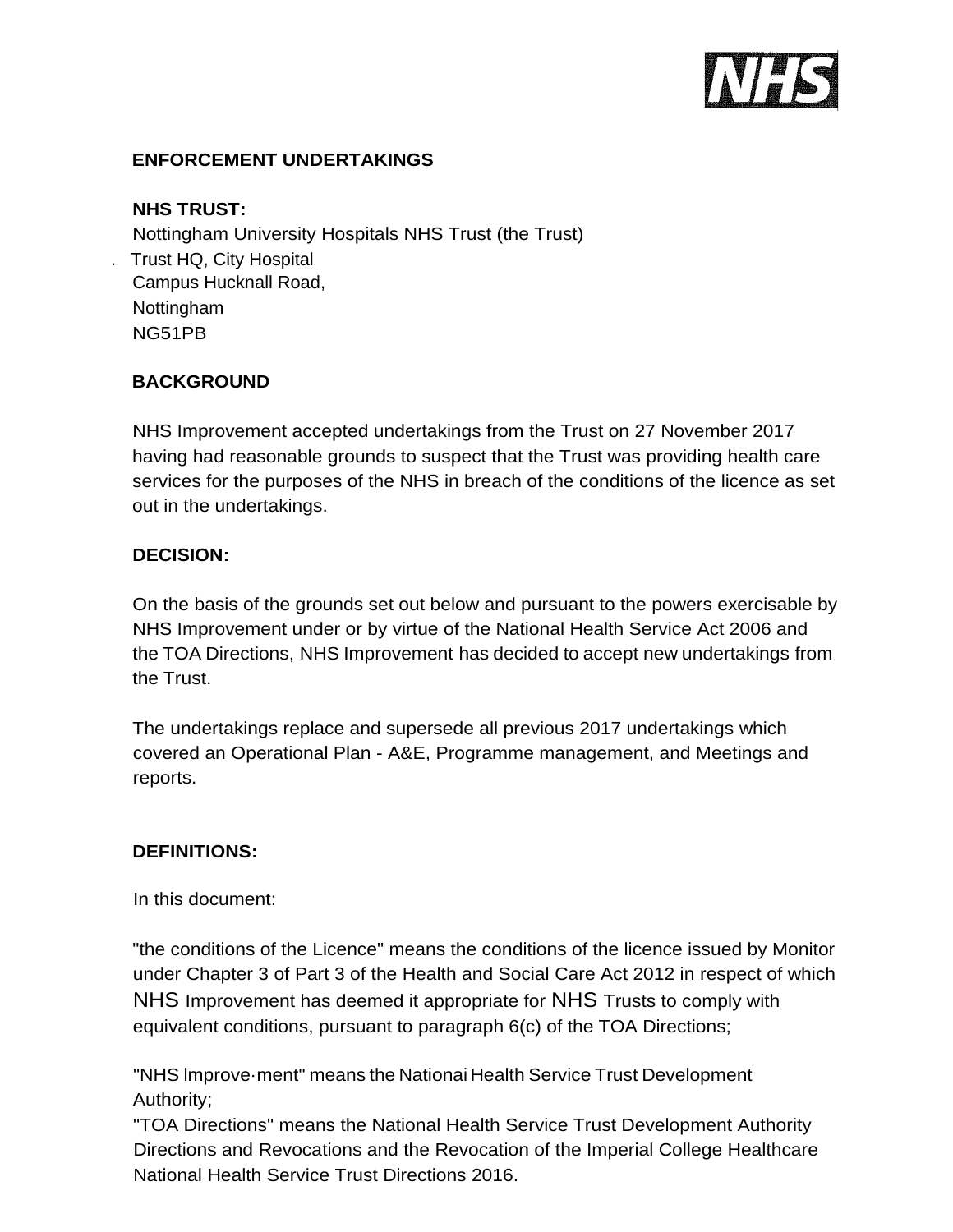

## **GROUNDS:**

# **1. The Trust**

The Trust is an NHS Trust all or most of whose hospitals, facilities and establishments are situated in England.

## **2. Issues and need for action**

- 2.1. NHS Improvement has reasonable grounds to suspect that the Trust has provided and is providing health services for the purposes of the health service in England while failing to comply with the following conditions of the Licence: FT4(4) (a), (b), (c) ; FT4(5) (a), (c), (e), (f), (g), FT4(6) (a), (b,) (c), (d), (e), (f) and FT4(7).
- 2.2. In particular:

### **Quality of Care** - **maternity**

- 2.2.1. In October 2020, the Care Quality Commission (CQC) carried out an inspection of maternity services which were subsequently rated 'inadequate' overall (report published December 2020). The 'well led', 'safe' and 'effective' domains were rated 'inadequate'. This was a deterioration from the previous inspection (report published March 2019) where maternity services were rated as 'requires improvement' overall.
- 2.2.2 A section 31 notice was issued citing concerns relating to: fack of systems in place to ensure staffing is actively assessed, reviewed and escalated, exposing mothers and their babies to the risk of harm; medical and midwifery skills and competency (training compliance during COVID, Cardiotocography (CTG) monitoring); effective governance systems andprocesses.
- 2.2.3 A section 29A notice was issued citing risk of harm due to concerns relating to: risk assessments, recognising & responding, monitoring & documentation. However, following an u.nannounced visit in April 2020, this warning notice was lifted.
- 2.2.4 The key concerns contributing to the CQC inadequate rating·tor maternity services are set out in its report published in December 2020 and can be summarised as: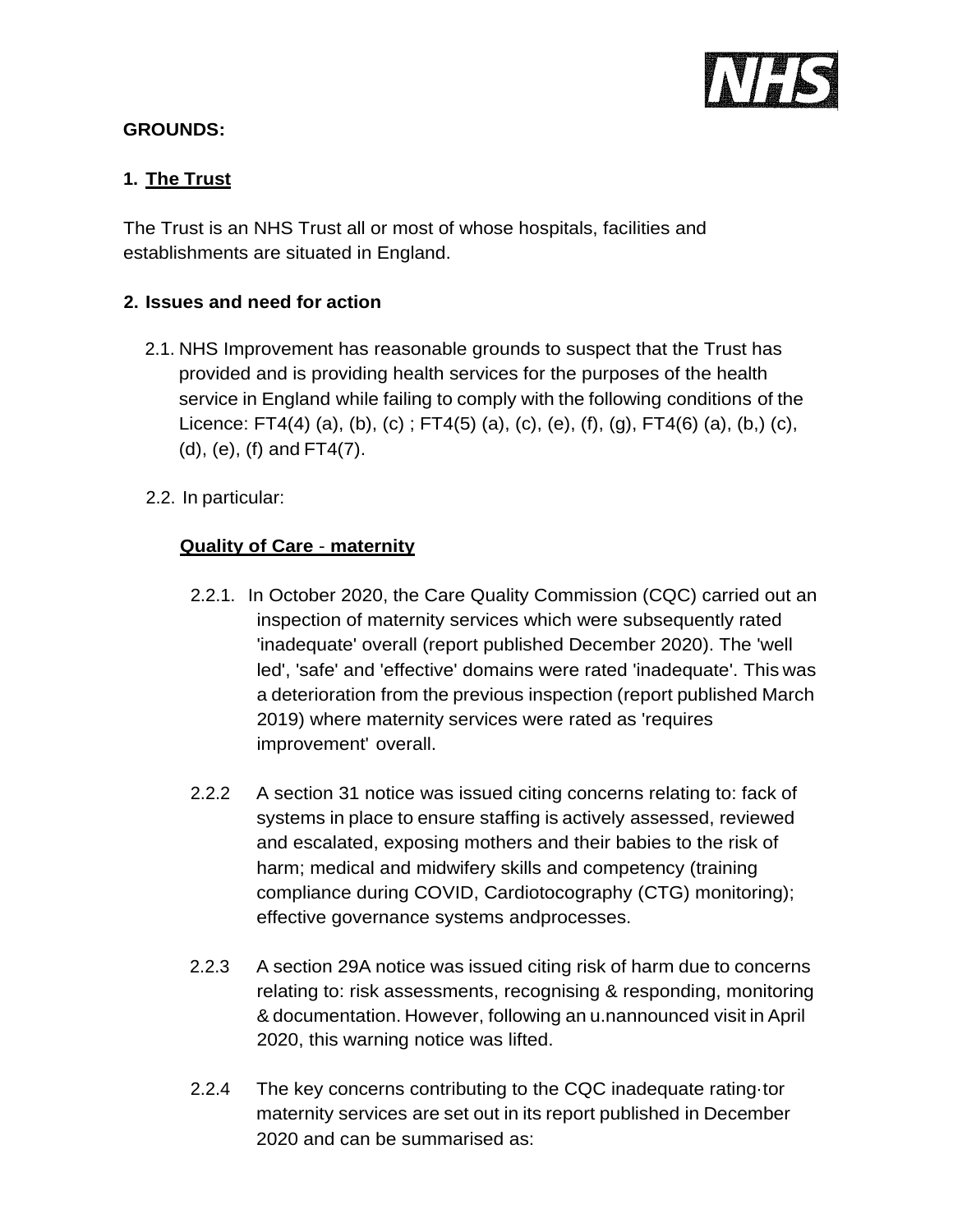

- a. A lack of assurance that leaders had the skills and abilities to
- · run the service. There were concerns that leaders within the service were not effective in implementing meaningful changes that improved safety.
- b. The service did not have a positive, open culture where staff could raise concerns without fear. Not all staff felt respected or valued and rarely felt supported.
- c. Leaders did not operate effective governance processes, throughout the service to continually improve the quality of the service and safeguard standards of care. Not all staff had regular opportunities to meet, discuss and learn from the performance of the service.
- d. Staff feared raising concerns and if they did, they weren't acted upon. They also found that leaders were not visible or approachable.
- e.. The service did not always manage patient safety incidents well. Staff recognised but did not always report incidents and near misses. Managers from the governance team investigated incidents but did not always share lessons learned with the whole team and the wider service in a timely way. When things went wrong there was concerns that there were delays with staff apologising and giving patients honest information and suitable support.
- f. Staff had not completed training in key skills and did not always understand how to keep women and babies safe. Staff did not always risk assess women appropriately and in line with national and local guidance, and records were not always well maintained.
- 2.2.4. The Trust has not made sufficient material improvement in the quality of care provided in maternity services.

# **Leadership, Governance and Culture**

- 2.2.5 The CQC carried out a well led inspection at the end of July 2021 for which the Trust was subsequently rated 'inadequate'. A section 29A warning notice was issued, citing specific concerns relating to Board disconnect, poor governance and leadership, and a culture ofbullying.
- 2.2.5 Following the well led and two other core service inspections (surgery rated 'good' and UEC rated 'requires improvement'), the Trust's overall rating was downgraded from 'good' (March 2019) to 'requires improvement' (September 2021) with an inadequate rating for well led. The final report outlined the following issues relating to well led: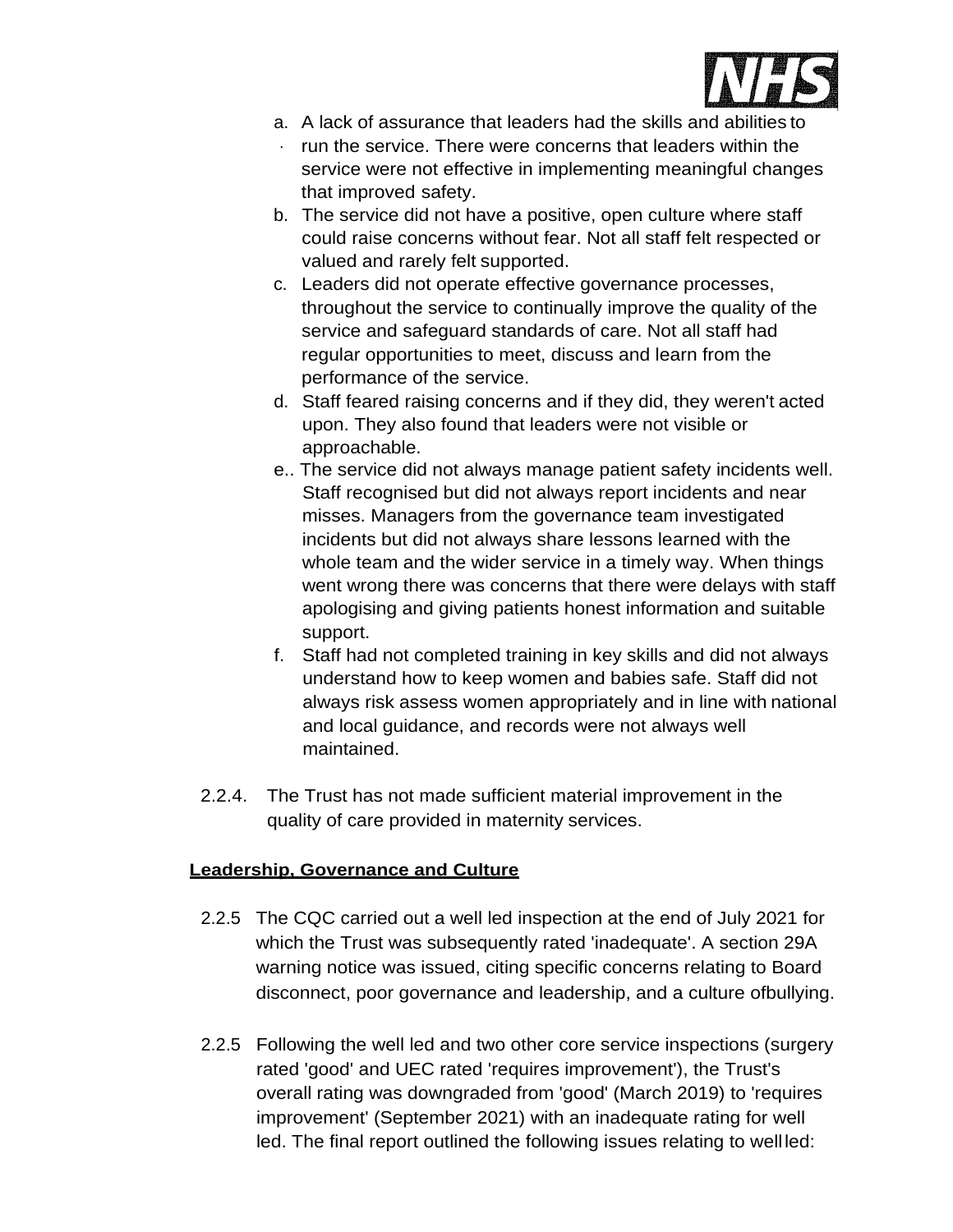

- a. The Trust did not have an experienced leadership team with the skills, abilities, and commitmentto provide high quality services
- b. The leadership team did not fully demonstrate behaviours which reflected the values they set for the organisation
- c. T.here was not always a culture of high-quality, sustainable care
- d. There was a culture of bullying across the organisation; a number of cases were directly related to racial discrimination
- e. There were not clear responsibilities, roles and systems of , accountability to support good governance and management
- f. Processes for managing risks, issues and performance werein place. However, these were not always clear andeffective.
- g. "Appropriate and accurate information was not always effectively processed, challenged and acted on
- h. Staff did not always feel engaged or involved
- i. Systems and processes for learning and continuous improvement were not always robust

# **SOF 4 and Recovery Support Programme (RSP)**

- 2.2.6 In September 2021, NHS Improvement's System Oversight Committee agreed that the Trust should be placed in SOF segment 4 and enter the RSP due to the significant concerns in relation to maternity and leadership, governance ar\_,d culture.
- 2.2.7 As part of the RSP, an 'entry' meeting was held with the NHSEI Board on 6 December 2021. At this meeting it was agreed that the Trust needs a more granular approach to the traction and pace of its improvement.
- 2.2.8 The Trust has received considerable support from NHSEI, including the following:
	- Inclusion on the Maternity Safety Support Programme(since December 2020)
	- Improvement Director assigned to the Trust (May 2021) and Deputy Improvement Director (September 2021)
	- RSP support package to address Board development, governance, culture and leadership.
	- Additional specific funding has been given to supportdigital improvements and workforce recruitment
- 2.3 These failings by the Trust demonstrate a failure of governance  $\cdot$ arrangements including, in particular, failure to establish and effectively implement systems or processes to: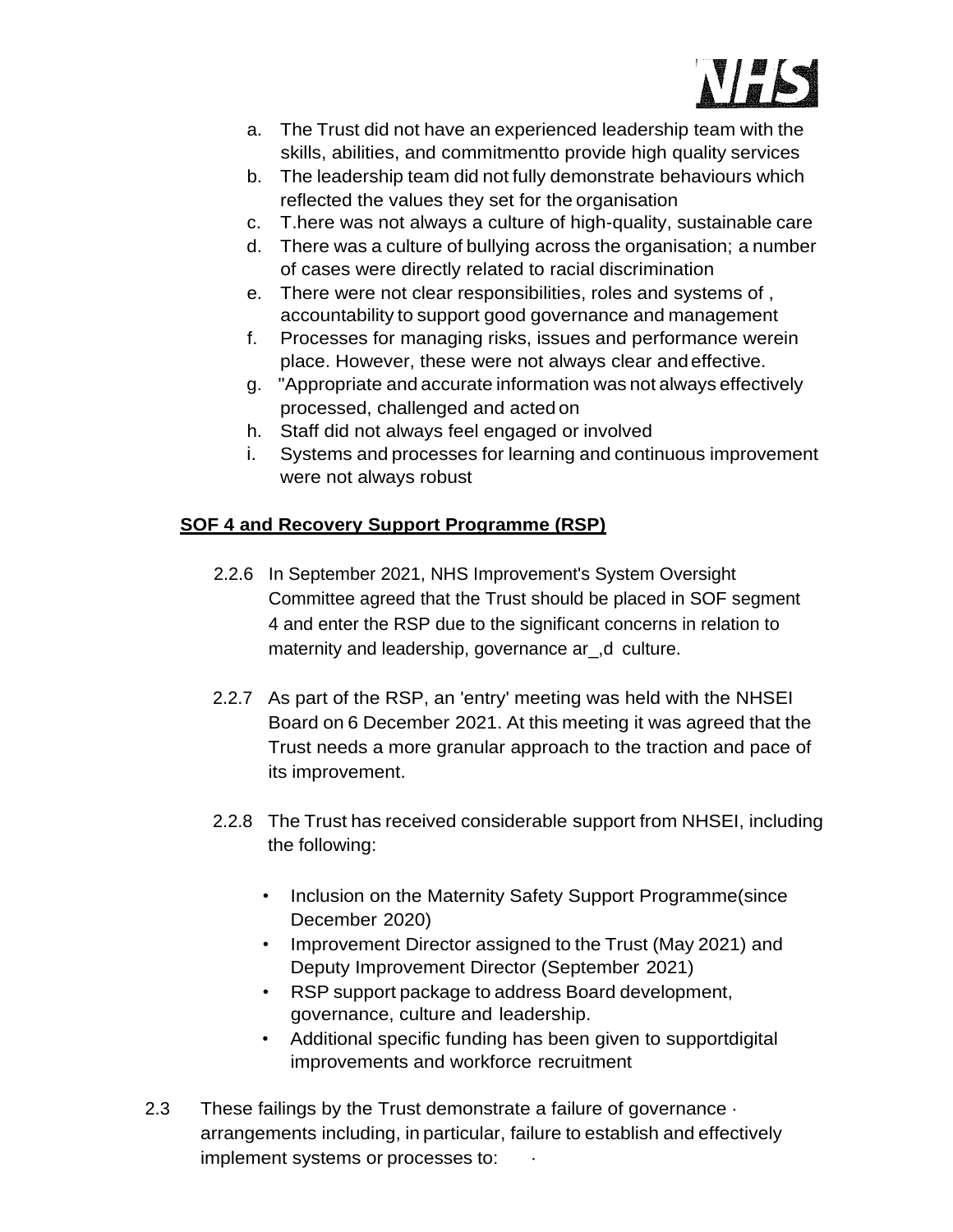

- 2.3.1 ensure compliance with health care standards binding on the Trust;
- 2.3.2 establish and effectively implement systems and/or processes for effective decision-making, management and control;
- 2.3.3 identify and manage material risks to comply with the conditions of the Licence; and
- 2.3.4 ensure adequate oversight by the Board and establishment and implementation of associated governance systems and processes including those relating to clinical quality and to ensureappropriate and sufficient capacity.
- 2.4 Need for action:
	- 2.4.1 NHS Improvement believes that the action which the Trust has undertaken to take pursuant to these undertakings is action required to secure that the failures to comply with the relevant requirements of the conditions of the Licence do not continue or recur.

### **UNDERTAKINGS**

NHS Improvement has agreed to accept, and the Trust has agreed to give the following undertakings.

### **3. Quality of Care - maternity**

- 3.1 The.Trust is required to take all reasonable steps to address the concerns as identified in the CQC's maternity services report ih DeGember 2020, including carrying out the actions set out in the report in accordancewith ,such timescales as determined by the CQC in relation to the required notices and enforcement actions such that, upon re-inspection by the CQC, the Trust will no longer be found to be 'inadequate' in any of the CQC domains.
- 3.2 By dates to be agreed with NHS Improvement, the Trust will update its maternity improvement plan ("the Maternity Improvement Plan") including demonstrating that it has sufficient capacity at both executive and other levels of management to enact the plan. Where necessary,'the Trust will obtain e ernal support from sources according to a scope and timescale to be agreed with NHS Improvement.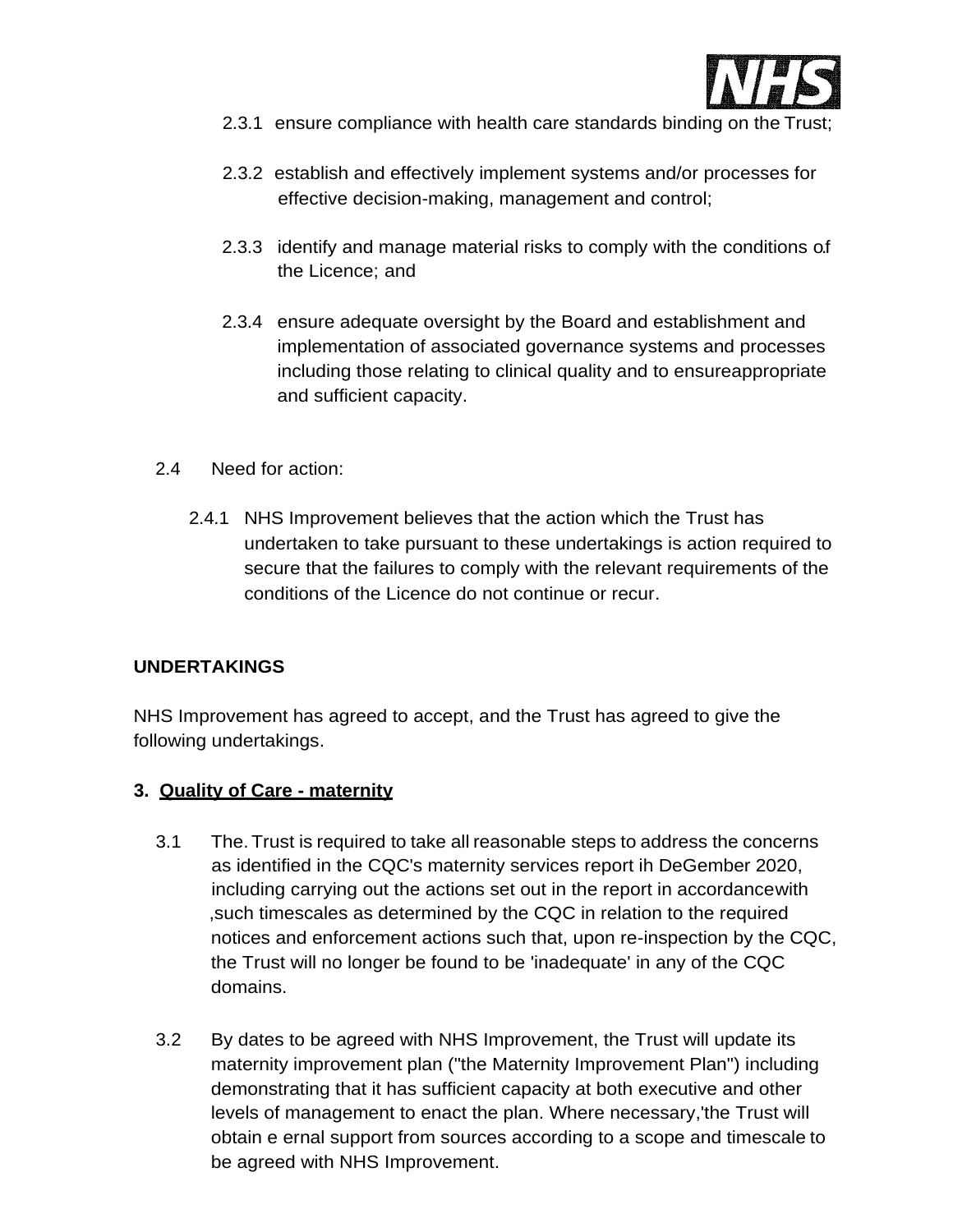

- 3.3 The Trust will, by such date as specified by NHS Improvement, agree on milestones and a timetable for delivering the Maternity Improvement Plan with NHS Improvement and will submit a monthly Board-approved progress report against delivery until such date as specified by NHS Improvement.
- 3.4 To ensure that the plan is deliverable, significant resource and support has been provided by NHS Improvement. The Trust will fully engage with the bespoke expertise and support which is being provided
- 3.5 The Trust will take all other reasonable steps to deliver compliance with a set of maternity improvement metrics to be agreed with NHS Improvement, on a sustainable basis within a timeline to be agreed with NHS Improvement.
- 3.6 The Trust will work with system partners to review and strengthen system governance with regards to maternity in such timescales as agreed with NHS Improvement.
- 3.7 If required by NHS Improvement, the Trust will commission an external review to provide assurance that the Maternity Improvement Plan has been appropriately implemented. The scope, source and timing of the reports will be agreed with NHS Improvement.
- 3.8 The Trust will arrange with NHS Improvement, and with local partners, a serjes of clinical visits each quarter to review and assess progress against the implementation of the Maternity Improvement Plan. The scope and the review team will be·agreed by NHSImprovement.
- 3.9 The Trust must, as part of its Maternity Improvement Plan, develop a comprehensive recruitment plan which outlines a trajectory for increasing the number of midwives in the department in line with the Birthrate plus assessment.
- 3.10 The Trust must, as part of its Maternity Improvement Plan, develop a comprehensive engagement plan which evidences how the. Trust is ensuring that families are listened to and that their voices are heard. NHS Improvement expects the Trust to evidence how this engagement is impacting on the quality of maternity services.
- 3.11 The Trust will enter into a formal management agreement with another Trust that NHS Improvement will identify, specifically for maternity services support. This Trust will be a maternity provider which is safe, effective, wellled and compassionate. This Trust will also set the benchmark for clinical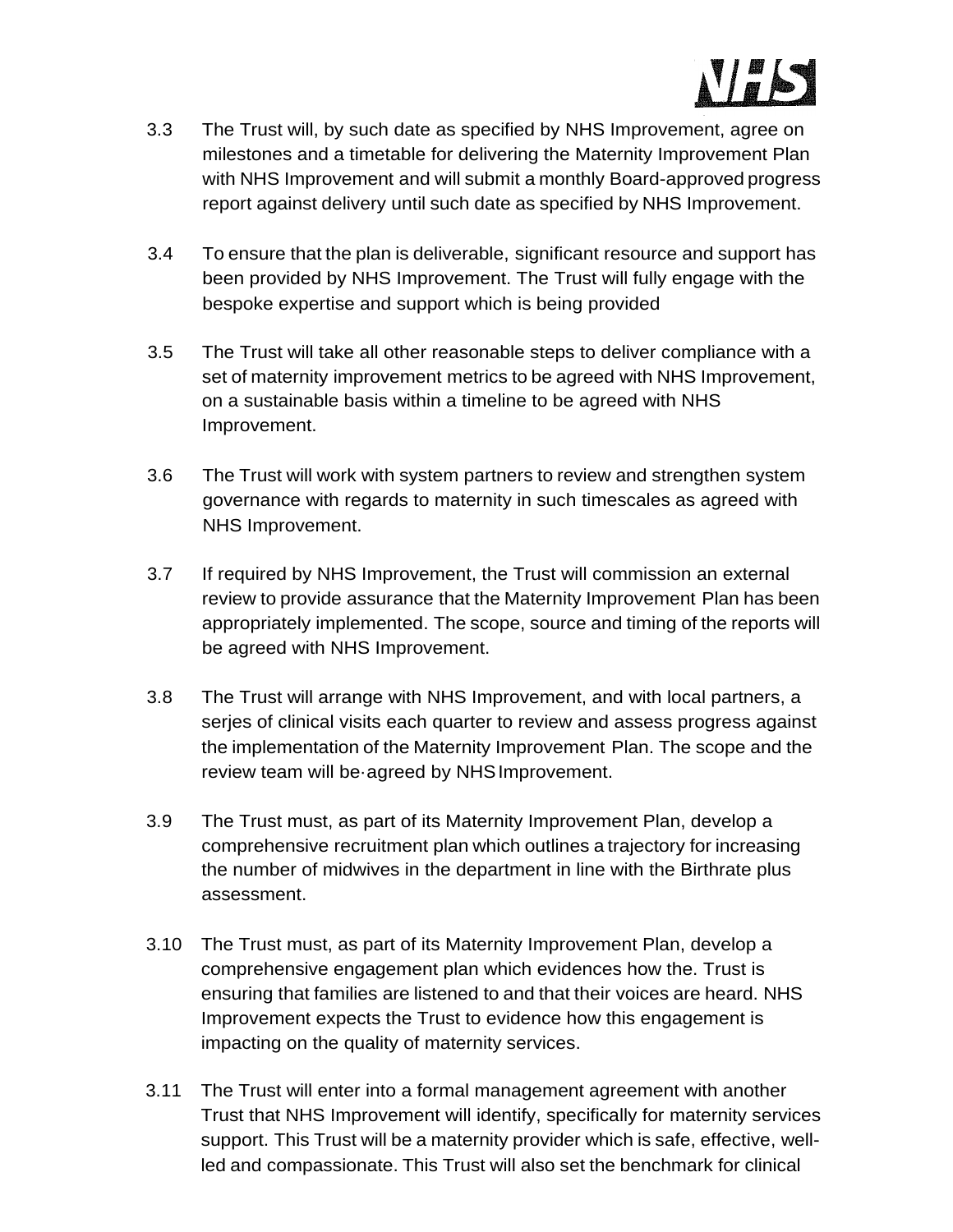

standards and support NUH to develop clinical leadership and managerial capability, along with changes to working practices and culture.

## **4. Leadership, governance and culture**

- 4.1 The Trust is required to take all reasonable steps to address theconcerns as identified in the CQC's ·inspection report in September 2021, including carrying out the actions set out in the report in accordance with such timescales as determined by the CQC in relation to the required notices and enforcement actions such that, upon re-inspection by the CQC, the Trust will no longer be found to be 'inadequate' in the well leddomain.
- 4.2 By dates to be agreed with NHS Improvement, the Trust will update itswell led improvement plan ("the Well led Improvement Plan") including demonstrating that it has sufficient capacity at both executive and other levels of management to enact the plan. Where necessary, the Trust will obtain external support from sources according to a scope and timescale to be agreed with NHS Improvement.
- 4.3 The Trust will, by such date as specified by NHS Improvement, agree on milestones and a timetable for delivering the Well led Improvement Plan with NHS Improvement and will submit a monthly Board-approvedprogress report against delivery until such date as specified by NHSImprovement.
- 4.4 To ensure that the plan is deliverable, significant resource and support has been provided by NHS Improvement. The Trust will fully engage with the bespoke expertise and support which is being provided.
- 4.5 The Trust will take all other reasonable steps to deliver compliance with a set of Well led improvement metrics to be agreed with NHS Improvement, on a sustainable basis within a timeline to be agreed with NHS Improvement.
- 4.6 If required t::>y NHS Improvement, the Trust will commission an external review to provide assurance that the Well led Improvement Plan has been appropriately implemented: The scope, source and timing of the reports will be agreed with NHS Improvement.
- 4.7 The Trust will provide evidence of effective Trust leadership and governance structures and ensure that processes are in place todeliver and sustain essential improvements in the quality of services, ensuring sustainability and a continuous quality improvement focus in theTrust.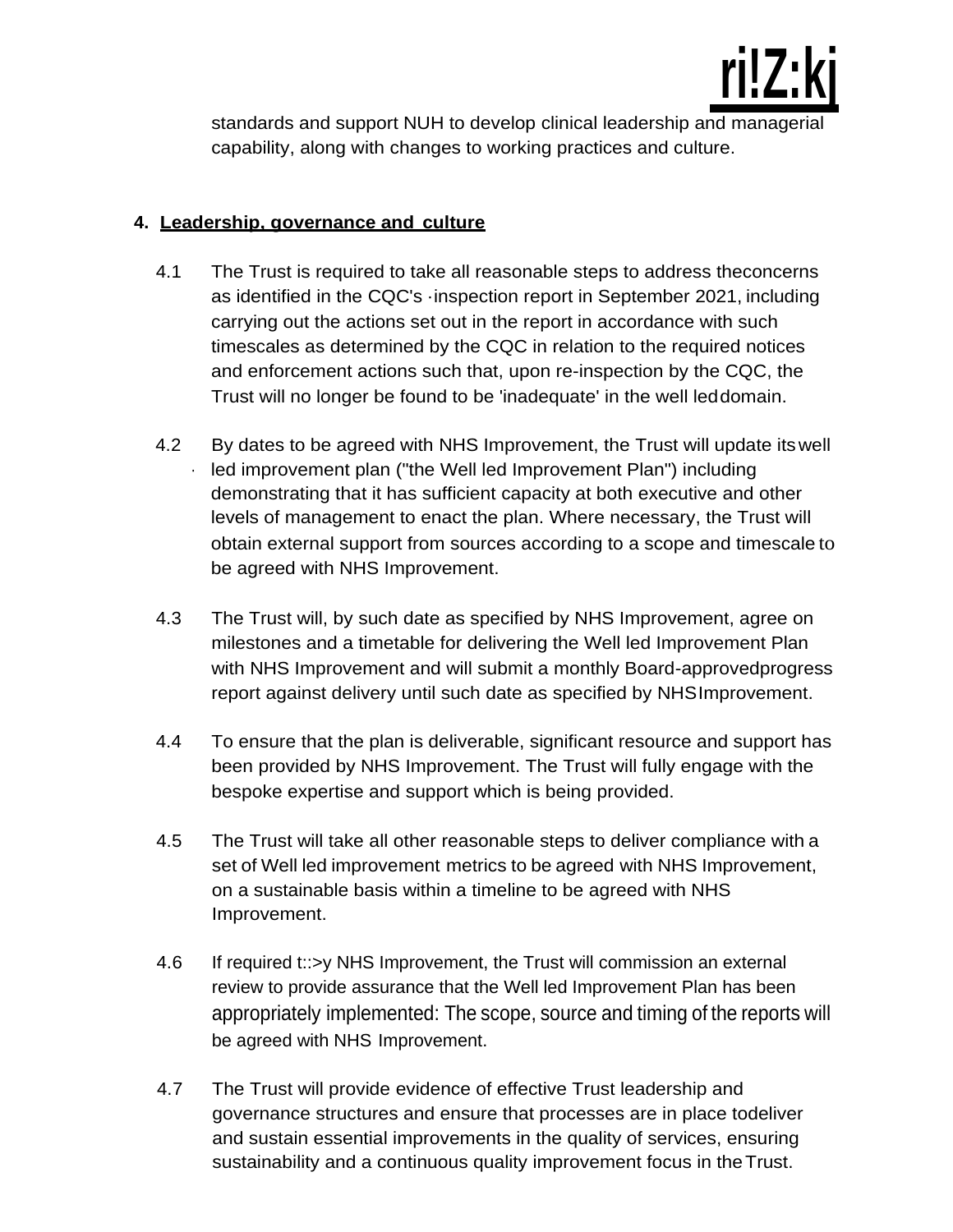

# **5. Improvement Director**

5.1. The Trust will co-operate and work\_ with an Improvement Director(s) to oversee and provide independent assurance to NHS Improvement on the Trust's delivery to improve the quality of care the trustprovides.

# **6. Programme management**

- 6.1. The Trustwill implement sufficient programme management and governance arrangements to enable delivery of these undertakings.
- $\infty$  · In meeting the requirements of paragraphs 3.2 and 4.2 the Trust will ensure that the Plans:
	- 6.2.1. Include the actions required to deliver improvements with appropriate timescales, resourcing and clear accountabilitiesto clinical and non-clinical action owners;
	- 6.2.2. Describe the key risks to delivering the Plans and mitigating actions being taken;
	- 6.2.3. Include appropdate quality.impact assessments and details of how quality impact will be monitored; and
	- 6.2.4. Describe how the Trust will assess progress against quality impact assessments, including the quality assurance measures and metrics to be used;
- 6.3. The Trust will keep the Plans and their delivery under review and provide appropriate assurance to its Board regarding progress towards delivering the Plans and such assurance to be provided to NHS Improvement on request. Where matters are identified which materially affect the Trust's ability to deliver the Plans whether identified by the Trust or another party, the Trust will notify NHS Improvement as soon as practicable and update and resubmit the affected plan(s) within a timeframe to be agreed with NHS Improvement.
- 6.4. Such programme management and governance arrangements must enable the Board to:
	- 6.4.1.obtain clear oversight over the process in delivering these undertakings;
	- 6.4.2. . obtain an understanding of the risks to the achievement of the undertakings and ensure appropriate mitigation; and
	- 6.4.3. hold individuals to account for the delivery of the undertakings.